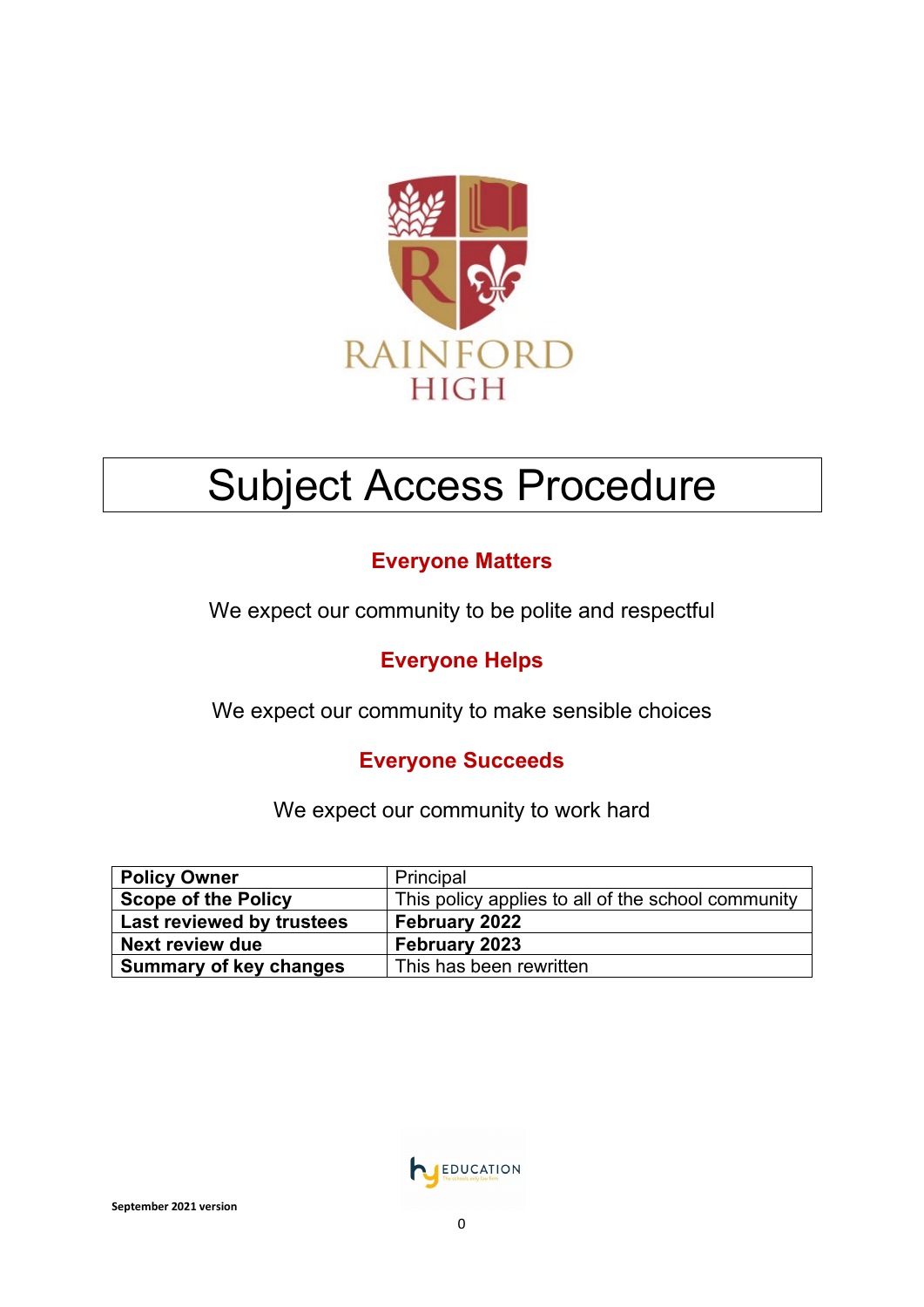#### **1. Policy Statement**

This is the subject access procedure of Rainford High Technology College ("the School"). We are committed to complying with requests for information, and respecting individual rights set under the UK General Data Protection Regulation (the retained EU law version of the General Data Protection Regulation (EU) 2016/679) (GDPR) and the Data Protection Act 2018 (DPA), and other laws and regulations which create important individual rights.

#### **2. Application of this procedure**

- 2.1 Parents, pupils, staff and other individuals who we process personal data about are entitled to access, subject to certain exceptions, the personal data which we hold about them.
- 2.2 When the School receives a request for personal information, it is important that this procedure is followed.

#### **3. Subject Access Procedure**

- 3.1 Under the GDPR, individuals such as pupils, parents and staff are entitled to access personal data which we hold about them. The GDPR also sets out when such requests may be refused.
- 3.2 A subject access request should be made in writing to the Headteacher.
- 3.3 On receipt of a subject access request, we will send a letter or email to the requester acknowledging receipt.
- 3.4 We will take steps to verify the identity of the requester, and where a parent requests personal data relating to their child, proof of their relationship to the child. We may require the requester to provide proof of identity, such as a passport, driving licence and / or the child's birth certificate. This is a security measure to ensure that we only disclose personal data to those who are entitled to receive it.
- 3.5 Where the request is received from a pupil or former pupil then, as a general rule, if they are aged 13 or older, we will deem them to be able to understand the request that they are making. However, If the child cannot understand the nature of the request, someone with parental responsibility may ask for the information on the child's behalf. All requests will be dealt with on a case-by-case basis and the DPO should be consulted where appropriate.
- <span id="page-1-0"></span>3.6 We will respond to subject access requests as soon as possible, but in any event no later than 1 month from the receipt of the request subject to paragraph [3.7.](#page-2-0)

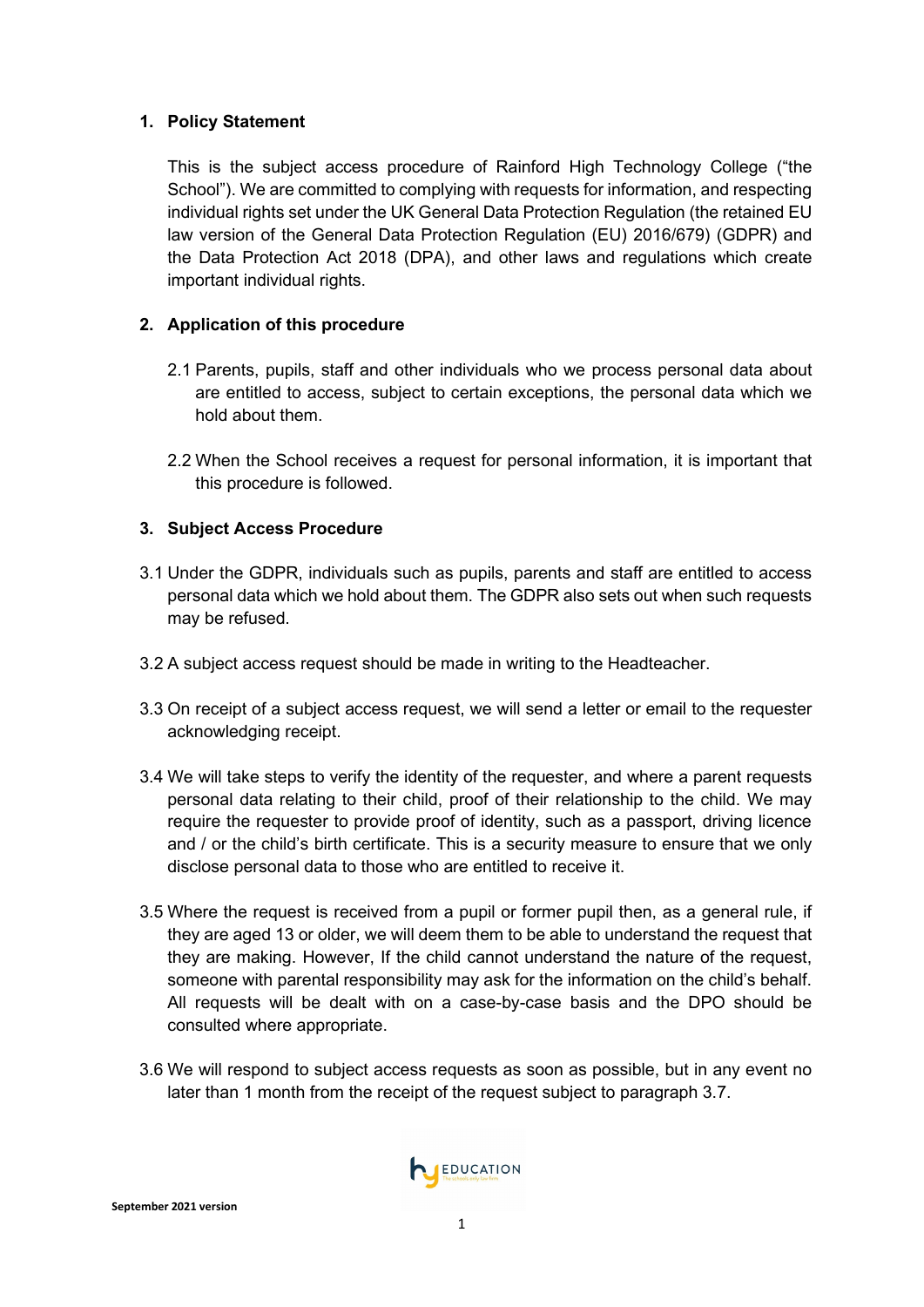- <span id="page-2-0"></span>3.7 If the nature of the request is complex, or there are other legitimate reasons for doing so, we may, if necessary, extend the period under paragraph [3.6](#page-1-0) for up to 2 months. If we require an extension of time of over 1 month to deal with a subject access request, we will inform the requester as soon as possible, but in any event no later than 1 month from the date that the request was made.
- 3.8 Before providing the information requested, we will review it to identify whether it contains any information relating to other individuals. Where other individuals are named, such as pupils, then we will redact this data to ensure that they are not identifiable. Generally, references to teacher names will not be redacted.
- 3.9 Where the personal data has been provided by another agency, such as the Police, Local Authority, Health Care professionals or another school we will obtain their consent first before disclosure.
- 3.10 We will not charge a fee for responding to subject access requests unless the request, in the opinion of the School, is unfounded, excessive and/or repetitive.
- 3.11 There are some exemptions to the right of access that apply in certain circumstances or to certain types of personal data. Therefore, all information must be reviewed prior to disclosure. The exemptions include the following:-
- 3.12 Personal data processed by a court and consisting of information supplied in a report or other evidence given to the court in the course of proceedings.
- 3.13 Personal data where the disclosure would be likely to cause serious harm to the physical or mental health or condition of the pupil or any other person.
- 3.14 Information as to whether the pupil is, or has been the subject of, or may be at risk of child abuse if disclosure would not be in their best interests. "Child abuse data" is personal data consisting of information as to whether the pupil is or has been the subject of, or may be at risk of, child abuse.
- 3.15 If there are concerns over the disclosure of information, then additional advice should be sought from the DPO.

#### **4. Additional Rights**

- 4.1 Where an individual seeks to exercise additional rights such as the following:
	- a. Right to rectification.
	- b. Right of Erasure.
	- c. Right of objection.
	- d. Right to restrict processing.
	- e. Right to data portability.